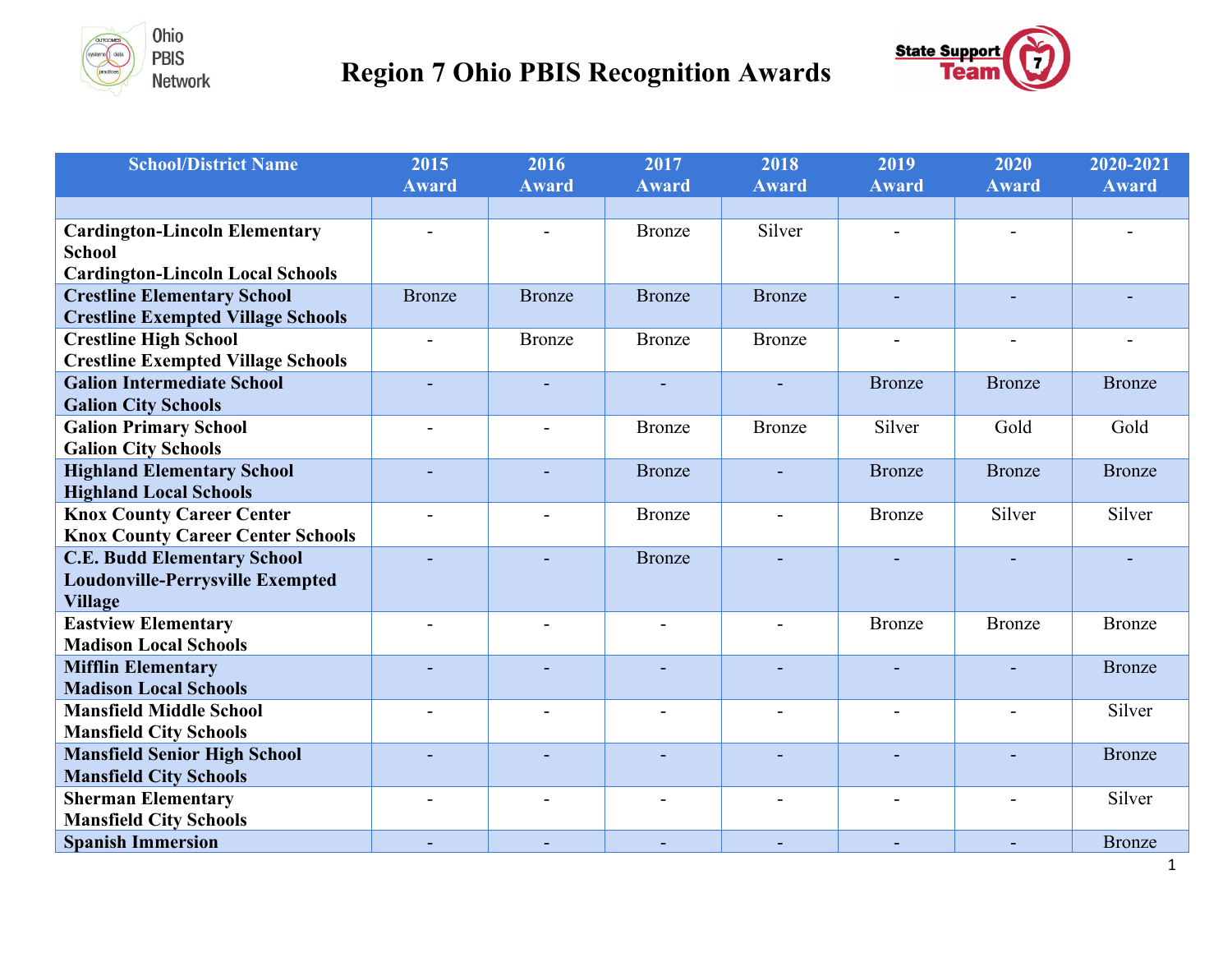

## **<b>Region 7 Ohio PBIS Recognition Awards Region 7 Ohio PBIS Recognition Awards**



| <b>Mansfield City Schools</b>        |               |                |                |               |               |               |               |
|--------------------------------------|---------------|----------------|----------------|---------------|---------------|---------------|---------------|
| <b>Woodland Elementary School</b>    |               | <b>Bronze</b>  | <b>Bronze</b>  | Silver        |               |               |               |
| <b>Mansfield City Schools</b>        |               |                |                |               |               |               |               |
| <b>Mapleton Elementary School</b>    |               |                | <b>Bronze</b>  | <b>Bronze</b> | <b>Bronze</b> | <b>Bronze</b> |               |
| <b>Mapleton Local Schools</b>        |               |                |                |               |               |               |               |
| <b>James A. Garfield Elementary</b>  | Bronze        |                |                | Bronze        |               |               |               |
| <b>School</b>                        |               |                |                |               |               |               |               |
| <b>Marion City Schools</b>           |               |                |                |               |               |               |               |
| <b>Grant Middle School</b>           |               | <b>Bronze</b>  | <b>Bronze</b>  |               |               |               |               |
| <b>Marion City Schools</b>           |               |                |                |               |               |               |               |
| <b>Hayes Elementary School</b>       |               | <b>Bronze</b>  |                |               |               | <b>Bronze</b> | Silver        |
| <b>Marion City Schools</b>           |               |                |                |               |               |               |               |
| <b>Marion Harding High School</b>    |               | $\sim$         | <b>Bronze</b>  |               | ÷,            | ٠             |               |
| <b>Marion City Schools</b>           |               |                |                |               |               |               |               |
| <b>McKinley Elementary School</b>    |               | <b>Bronze</b>  |                |               |               |               |               |
| <b>Marion City Schools</b>           |               |                |                |               |               |               |               |
| <b>Taft Elementary School</b>        |               | <b>Bronze</b>  | Silver         |               | ä,            |               |               |
| <b>Marion City Schools</b>           |               |                |                |               |               |               |               |
| <b>Mohawk Elementary School</b>      |               | <b>Bronze</b>  |                |               |               |               |               |
| <b>Mohawk Local Schools</b>          |               |                |                |               |               |               |               |
| <b>Mount Gilead Middle School</b>    |               | $\sim$         | $\overline{a}$ | <b>Bronze</b> | <b>Bronze</b> | <b>Bronze</b> |               |
| <b>Mount Gilead Exempted Village</b> |               |                |                |               |               |               |               |
| <b>Park Avenue Elementary School</b> | <b>Bronze</b> |                |                |               | <b>Bronze</b> | <b>Bronze</b> | <b>Bronze</b> |
| <b>Mount Gilead Exempted Village</b> |               |                |                |               |               |               |               |
| <b>Mount Vernon Middle School</b>    |               |                |                |               | <b>Bronze</b> | <b>Bronze</b> |               |
| <b>Mount Vernon City Schools</b>     |               |                |                |               |               |               |               |
| <b>Northmor Elementary School</b>    | <b>Bronze</b> |                | Silver         |               |               |               |               |
| <b>Northmor Local Schools</b>        |               |                |                |               |               |               |               |
| <b>Stingel Elementary</b>            |               |                |                |               | ÷,            |               | <b>Bronze</b> |
| <b>Ontario Local Schools</b>         |               |                |                |               |               |               |               |
| <b>Seneca East Elementary School</b> |               | <b>Bronze</b>  |                |               |               |               |               |
| <b>Seneca East Local Schools</b>     |               |                |                |               |               |               |               |
| <b>Seneca East High School</b>       |               | $\blacksquare$ | $\blacksquare$ |               | <b>Bronze</b> | <b>Bronze</b> | <b>Bronze</b> |